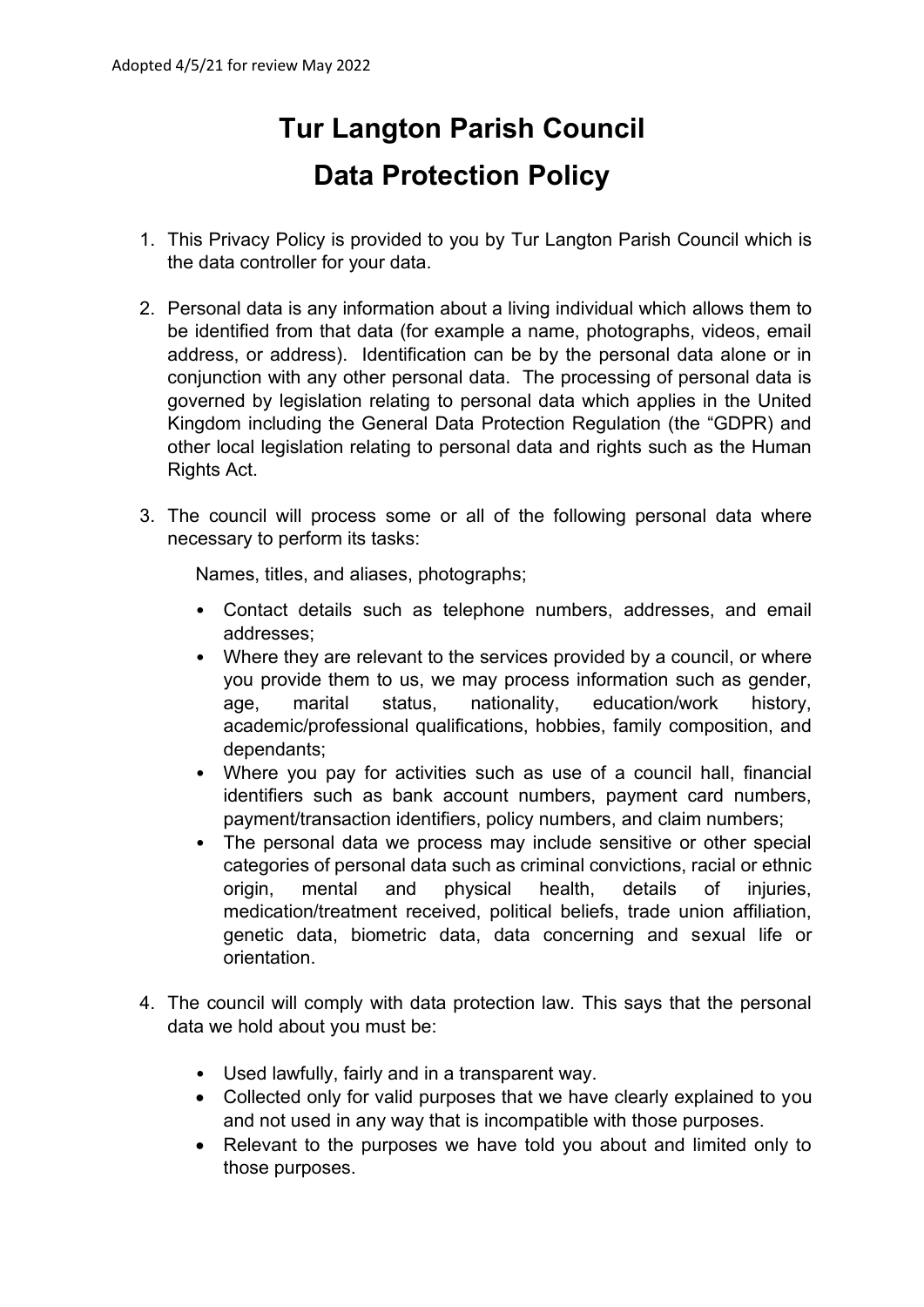- Accurate and kept up to date.
- Kept only as long as necessary for the purposes we have told you about.
- Kept and destroyed securely including ensuring that appropriate technical and security measures are in place to protect your personal data to protect personal data from loss, misuse, unauthorised access and disclosure.
- 5. This section provides information about the third parties with whom the council may share your personal data. These third parties have an obligation to put in place appropriate security measures and will be responsible to you directly for the manner in which they process and protect your personal data. It is likely that we will need to share your data with some or all of the following (but only where necessary):
	- Our agents, suppliers and contractors. For example, we may ask a commercial provider to publish or distribute newsletters on our behalf, or to maintain our database software;
	- On occasion, other local authorities or not for profit bodies with which we are carrying out joint ventures e.g. in relation to facilities or events for the community.
- 6. You have the following rights with respect to your personal data:

When exercising any of the rights listed below, in order to process your request, we may need to verify your identity for your security. In such cases we will need you to respond with proof of your identity before you can exercise these rights.

- The right to access personal data we hold on you
- The right to correct and update the personal data we hold on you
- The right to have your personal data erased
- The right to object to processing of your personal data or to restrict it to certain purposes only
- The right to data portability
- The right to withdraw your consent to the processing at any time for any processing of data to which consent was obtained.
- The right to lodge a complaint with the Information Commissioner's Office.

For more information, please see our Subject Access Request policy.

7. Transfer of data abroad

Any personal data transferred to countries or territories outside the European Economic Area ("EEA") will only be placed on systems complying with measures giving equivalent protection of personal rights either through international agreements or contracts approved by the European Union. Our website is also accessible from overseas so on occasion some personal data (for example in a newsletter) may be accessed from overseas.